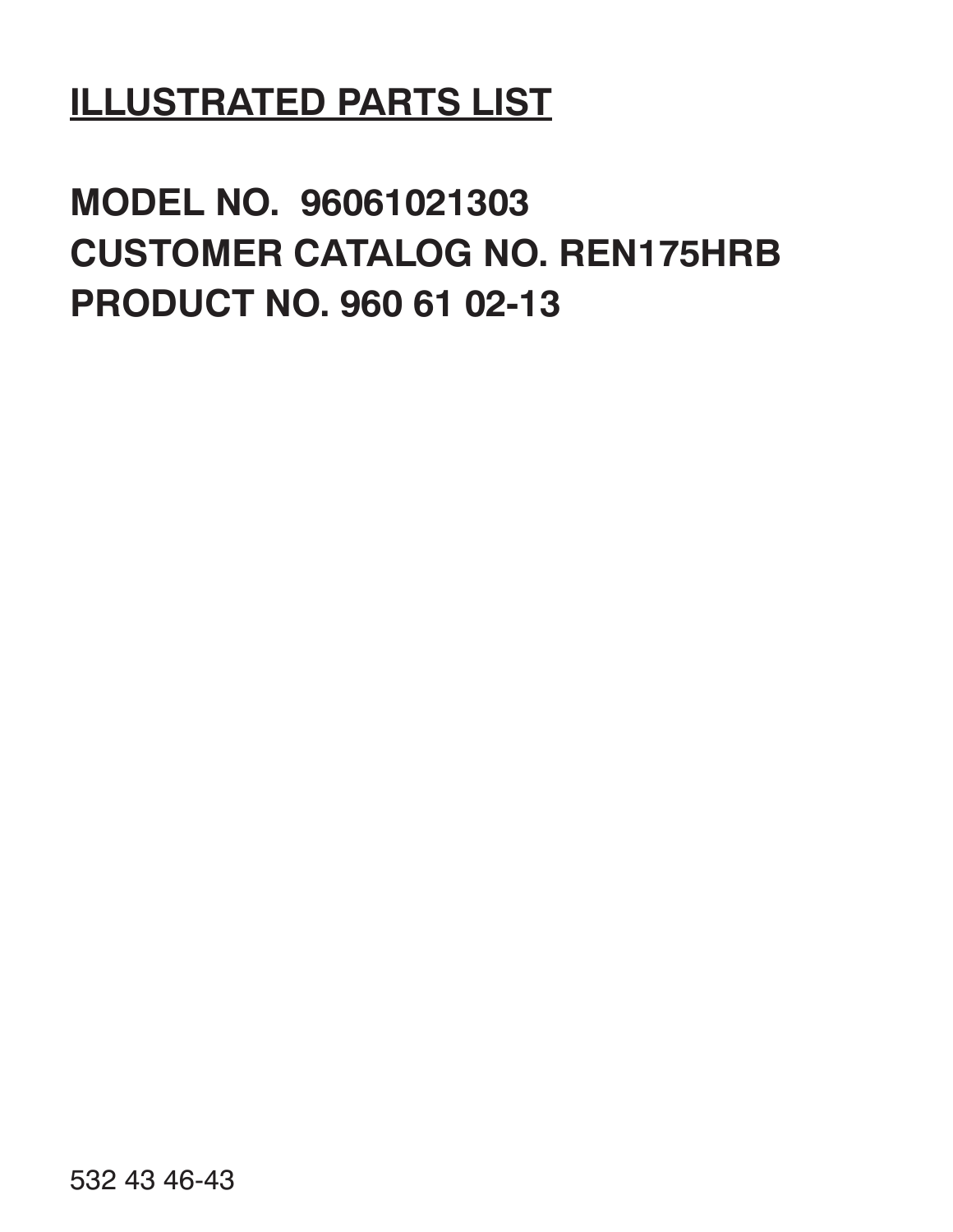## **TRACTOR - - MODEL NO. REN175HRB (96061021303), PRODUCT NO. 960 61 02-13 DECALS 27**



| <b>KEY</b><br>NO. | <b>PART</b><br>NO. | <b>DESCRIPTION</b>            | Kl<br>N <sub>0</sub> |
|-------------------|--------------------|-------------------------------|----------------------|
| 2                 | 532 40 03-89       | Decal Warning Symbols CE      | 1٤                   |
| 6                 | 532 19 68-41       | Decal Warning Engine Symbols  |                      |
| 8                 | 532 15 97-37       | Decal Brake/Clutch Symbol     |                      |
| 10                | 532 14 50-05       | Decal Bat Dan/Poi P/L Sym Wpn |                      |
| 11                | 532 18 21-66       | Decal Mower Cut Finger Symbol |                      |
| 12 <sup>2</sup>   | 532 18 04-32       | Decal Fender 100 DB/CE        |                      |
| 13                | 532 43 10-97       | Decal Engine HP               |                      |
| 14                | 532 15 97-36       | Decal Chassis Hot Muffler     |                      |
| 16                | 532 18 96-94       | Decal Chassis                 |                      |
| 17                | 532 14 08-37       | Decal Saddle Brake Parking    |                      |
|                   |                    |                               |                      |

## **KEY PART**

| NO.                      | NO.          | <b>DESCRIPTION</b>         |
|--------------------------|--------------|----------------------------|
| 18                       | 532 16 62-86 | Decal Bolt Sch.            |
| $\overline{a}$           | 532 16 69-60 | Decal Bypass Fender        |
| $ -$                     | 532 13 83-11 | Decal Lift Handle          |
| $\overline{a}$           | 532 18 10-91 | Pad Footrest LH            |
| $\overline{a}$           | 532 18 10-90 | Pad Footrest RH            |
| $\overline{\phantom{a}}$ | 532 43 27-43 | Manual Operator's (Euro)   |
| $ -$                     | 532 43 27-44 | Manual Operator's (Scan)   |
| $\overline{a}$           | 532 43 27-45 | Manual Operator's (Ebloc)  |
| $ -$                     | 532 43 27-46 | Manual Operator's (Baltic) |

#### **WHEELS & TIRES**



| <b>KEY</b> | <b>PART</b>  |                                      |
|------------|--------------|--------------------------------------|
| NO.        | NO.          | <b>DESCRIPTION</b>                   |
| 1          | 532 05 91-92 | Cap Valve Tire                       |
| 2          | 532 06 51-39 | <b>Stem Valve</b>                    |
| З          | 532 10 62-22 | Tire F Ts $15 \times 60 - 6$ Service |
| 4          | 532 05 99-04 | Tube Inner Front #35060              |
| 5          | 532 18 33-37 | Rim Asm 6" Front Service             |
| 6          | 532 12 49-57 | <b>Fitting Grease</b>                |
| 7          | 532 12 49-59 | <b>Bearing Flange</b>                |
| 8          | 532 18 33-38 | Rim Asm 8" Rear Service              |
| я          | 532 13 84-68 | Tire R Ts 18 x 8-8 Service           |
| 10         | 532 12 49-26 | Tube Rear 9 5 x 8 Service            |
| 11         | 532 17 50-39 | Cap Axle Blk 1 50 x 1 00             |
|            | 532 14 43-34 | Sealant, Tire (10 oz. tube)          |
|            |              |                                      |

**NOTE:** All component dimensions given in U.S. inches. 1 inch =  $25.4 \, \text{mm}$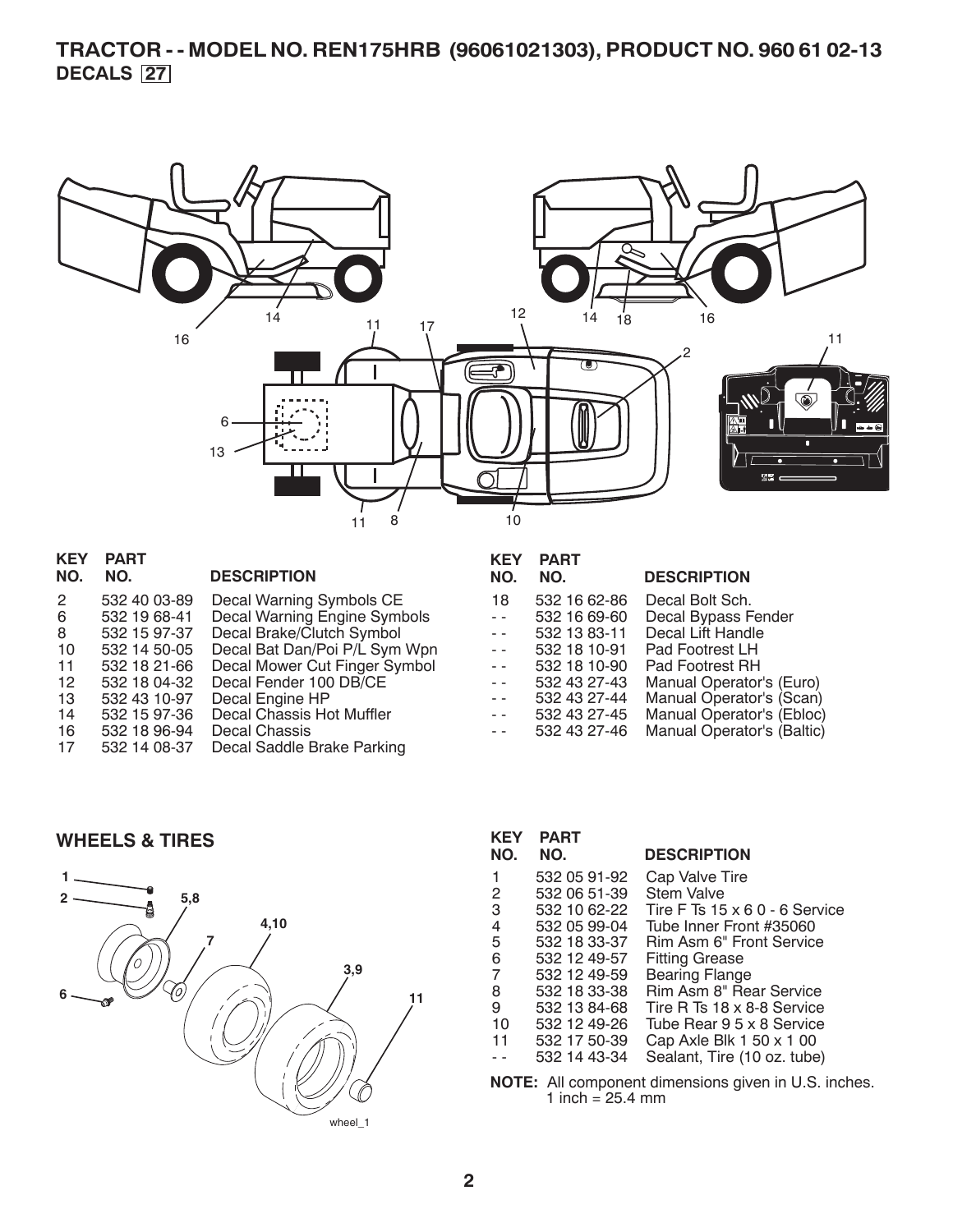## **TRACTOR - - MODEL NO. REN175HRB (96061021303), PRODUCT NO. 960 61 02-13 SCHEMATIC 38**

SCH08

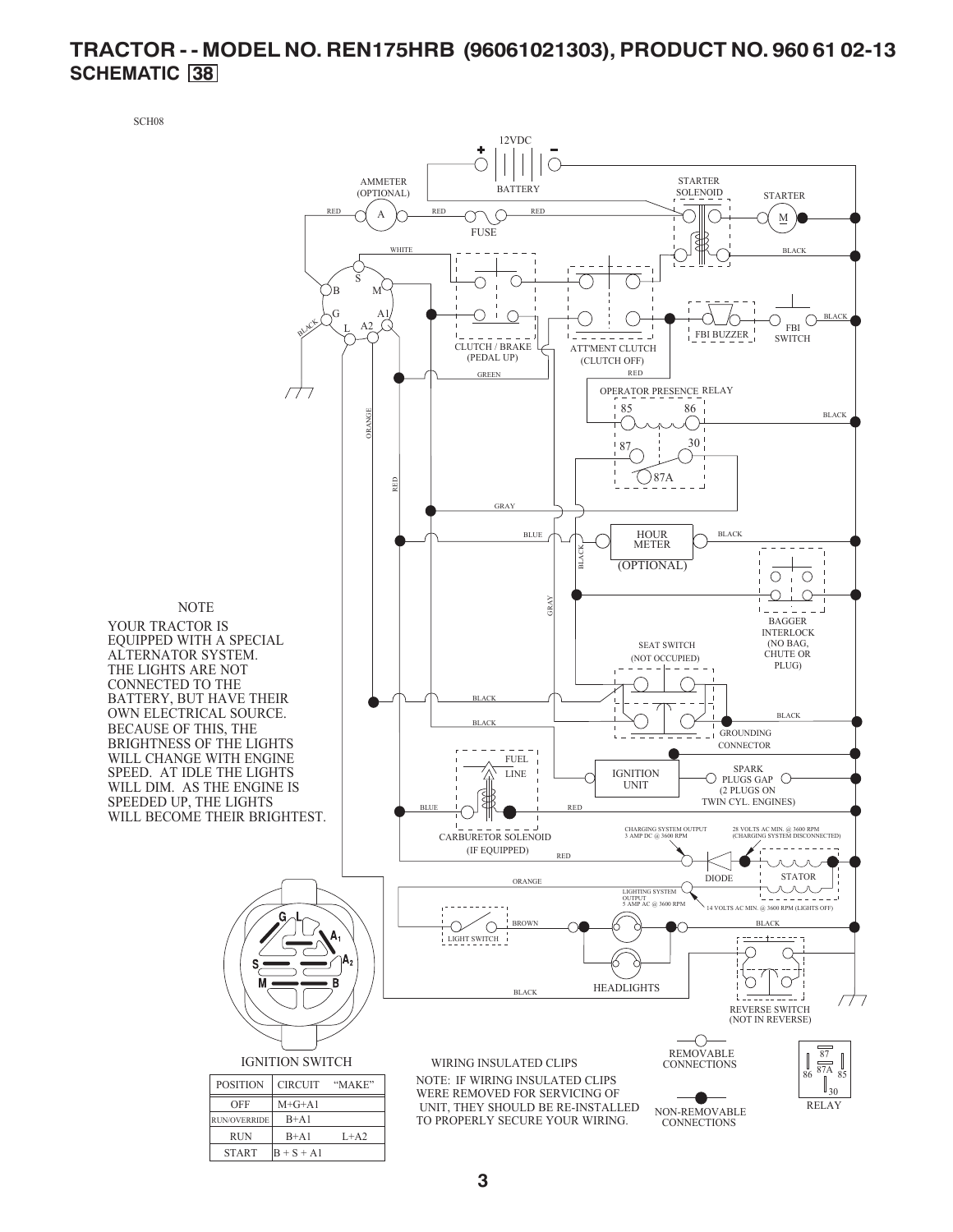**TRACTOR - - MODEL NO. REN175HRB (96061021303), PRODUCT NO. 960 61 02-13 ELECTRICAL 32**

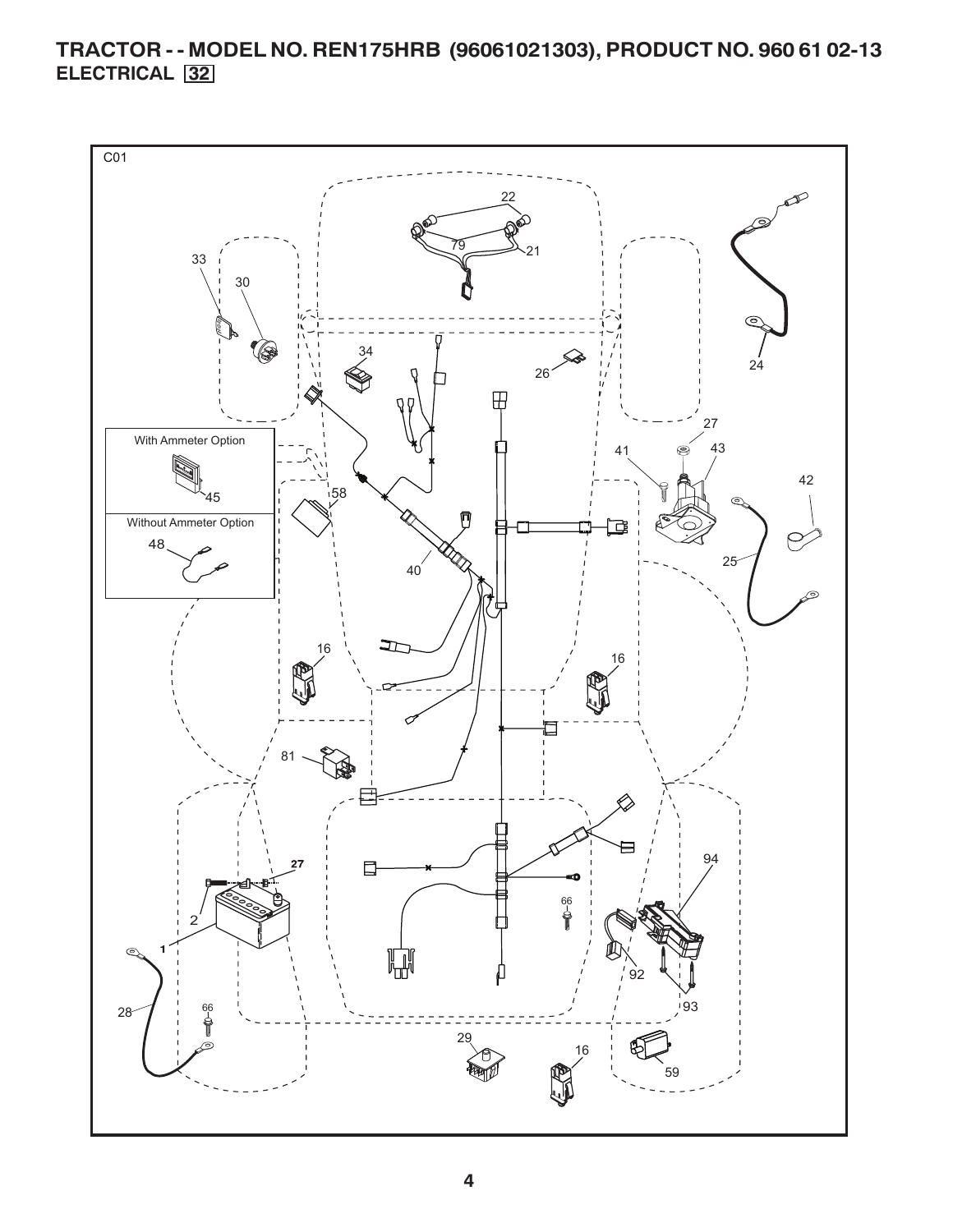## **TRACTOR - - MODEL NO. REN175HRB (96061021303), PRODUCT NO. 960 61 02-13 ELECTRICAL 32**

| <b>KEY</b><br>NO. | <b>PART</b><br>NO.           | <b>DESCRIPTION</b>                            |
|-------------------|------------------------------|-----------------------------------------------|
| 1                 | 532 16 34-65                 | Battery                                       |
| $\overline{2}$    | 874 76 04-12                 | Bolt Hex Hd 1/4-20 unc x 3/4                  |
| 16                | 532 17 61-38                 | Switch Interlock                              |
| 21                | 532 18 37-59                 | Harness Asm Light w/4152J                     |
| 22                | 532 00 41-52                 | Bulb Light #1156                              |
| 24                | 532 16 59-87                 | Cable Battery CRD 56" Red                     |
| 25                | 532 41 22-99                 | Cable Starter 6 Ga. 11" Red                   |
| 26 —              | 532 17 51-58                 | Fuse                                          |
| 27                | 873 51 04-00                 | Nut Keps Hex 1/4-20 unc                       |
| 28                | 532 12 77-25                 | Cable Ground 6 Ga. 18" Black                  |
| 29                | 532 19 27-49                 | <b>Switch Seat</b>                            |
| 30                | 532 19 33-50                 | Switch Ignition                               |
| 33                | 532 41 19-35                 | Key/Chain                                     |
| 34                | 532 11 07-12                 | Switch Light                                  |
| 40                | 532 19 74-36                 | Harness Ign                                   |
| 41                | 871 11 04-08                 | Bolt Flk Fin Hex 1/4-20 unc x 1/2             |
| 42                | 532 13 15-63                 | Cover Terminal Red                            |
| 43                | 532 19 25-07                 | Solenoid                                      |
| 48                | 532 14 08-44                 | Adapter Ammeter Rectangular                   |
| 58                | 532 16 94-19                 | Buzzer CRD                                    |
| 59                | 532 18 03-79                 | Switch FBI CRD                                |
| 66 —              | 817 49 06-08                 | Screw Thdrol 3/8-16 x 1/2 Ty-Tt               |
| 79 —              | 532 17 52-42                 | Socket Asm. Bulb                              |
| 81 -              | 532 10 97-48                 | <b>Relay Asm</b>                              |
| 92<br>93 —        | 532 19 66-15<br>532 19 25-40 | Harness Pigtail<br>Screw Plastite 10-14 x 2.0 |
| 94                |                              |                                               |
|                   | 532 19 18-34                 | Module Reverse                                |

**NOTE:** All component dimensions given in U.S. inches. 1 inch =  $25.4$  mm.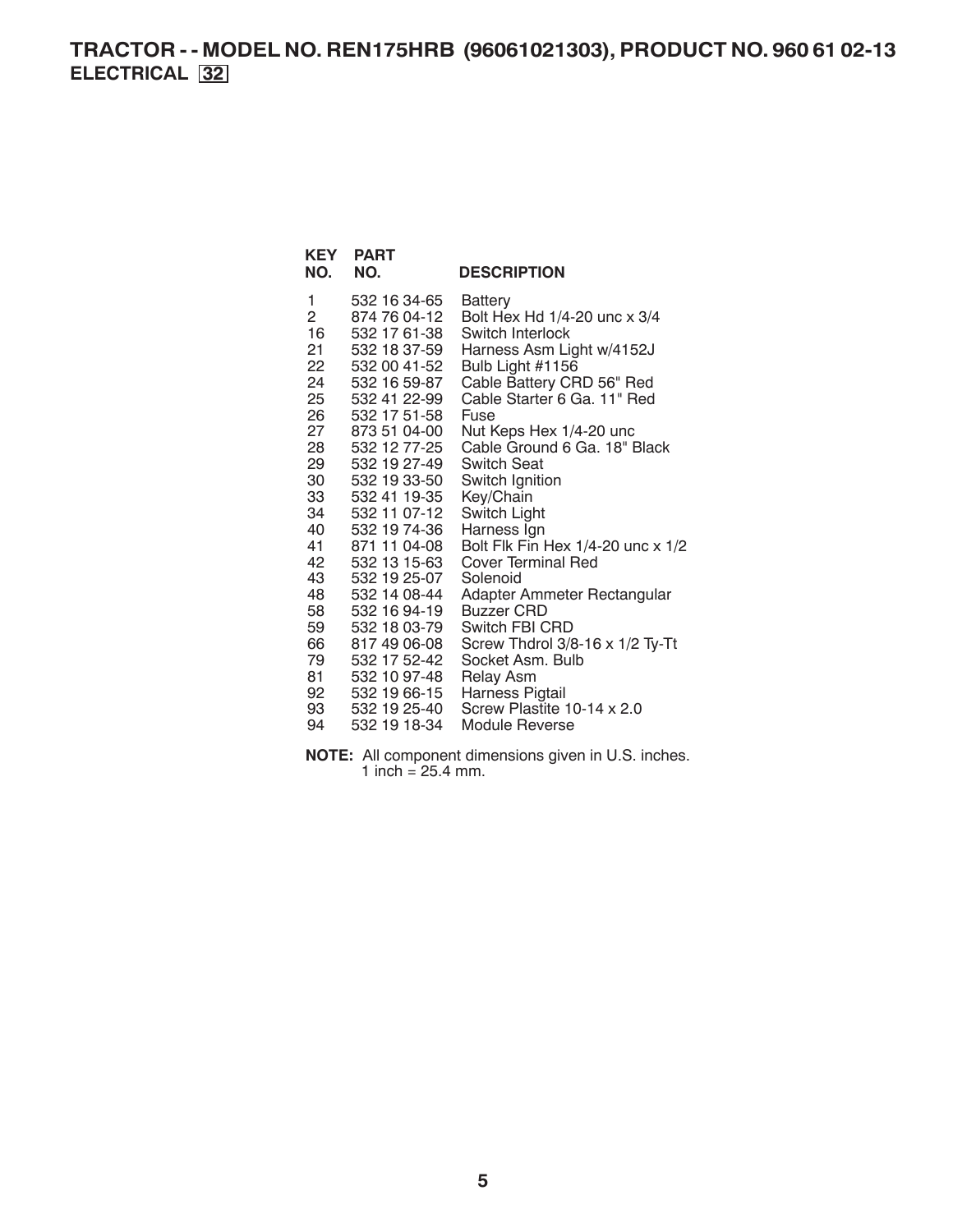## **TRACTOR - - MODEL NO. REN175HRB (96061021303), PRODUCT NO. 960 61 02-13 CHASSIS AND ENCLOSURES 39**

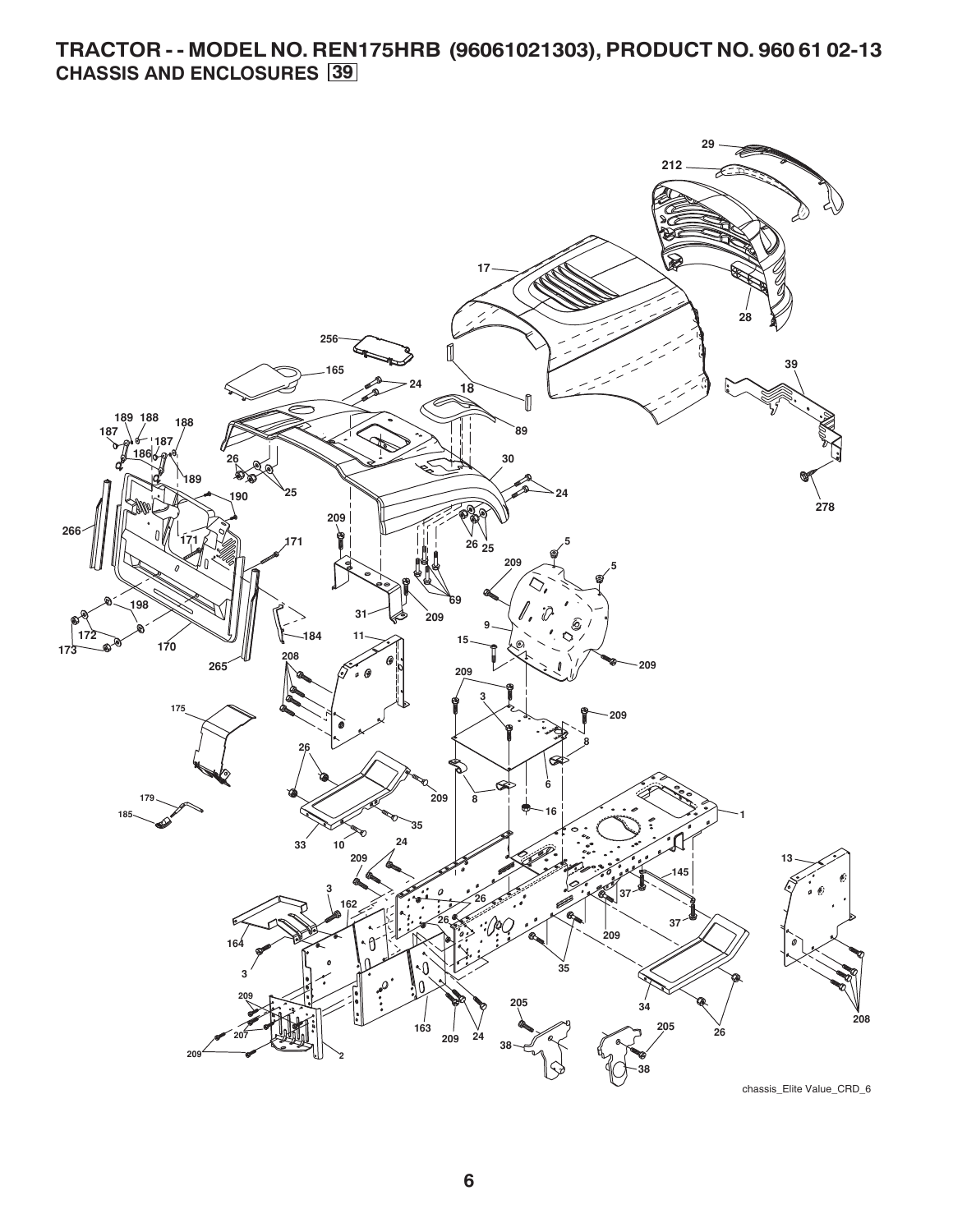## **TRACTOR - - MODEL NO. REN175HRB (96061021303), PRODUCT NO. 960 61 02-13 CHASSIS AND ENCLOSURES 39**

| <b>KEY</b>     | <b>PART</b>  |                                     | <b>KEY</b>    | <b>PART</b>         |                                                      |
|----------------|--------------|-------------------------------------|---------------|---------------------|------------------------------------------------------|
| NO.            | NO.          | <b>DESCRIPTION</b>                  | NO.           | NO.                 | <b>DESCRIPTION</b>                                   |
| 1.             | 532 17 46-20 | Chassis                             | 163           | 532 18 03-83        | <b>Bracket Exten Chassis RH CRD</b>                  |
| $\overline{c}$ | 532 18 03-84 | Drawbar                             | 164           | 532 16 56-05        | <b>Support Battery CRD</b>                           |
| 3              | 817 06 06-12 | Screw 3/8-16 x 3/4                  | 165           | 532 18 13-56        | Cover Battery                                        |
| 5              | 532 15 52-72 | <b>Bumper Hood/Dash</b>             | 170           | 532 19 94-88        | <b>Backplate CRD</b>                                 |
| 6              | 532 18 44-19 | Saddle                              | 171           | 872 14 06-20        | Bolt Rdhd Sqnk 3/8-16 x 2-1/2 Gr. 5                  |
| 8              | 532 12 64-71 | Clip Insulator 13/32 Mtg. Hole      | 172           | 819 13 20-16        | Washer 13/32 x 1-1/4 x 16 Ga.                        |
| 9              | 532 19 46-88 | Dash                                | 173           | 873 51 06-00        | Nut, Keps Hex 3/8-16 unc                             |
| 10             | 872 14 06-08 | Bolt, Carriage 3/8-16 x 3/4         | 175           | 532 18 82-03        | Door Trap                                            |
| 11             | 532 17 49-96 | Panel, Dash, LH                     | 179           | 532 18 82-02        | Rod Pivot FBI CRD                                    |
| 13             | 532 18 69-52 | Panel, Asm. Dash RH                 | 184           | 532 17 46-62        | <b>Bracket Actuator Bagger CRD</b>                   |
| 15             | 874 18 05-12 | Screw, Machine, Truss Head          | 185           | 532 18 11-01        | Knob Rod Brake Parking                               |
|                |              | $5/16 - 18$ unc $\times 3/4$        | 186           | 532 16 07-93        | Latch Asm Mulch/Bagger                               |
| 16             | 873 51 05-00 | Nut                                 | 187           | 532 12 50-04        | Nut Weld                                             |
| 17             | 532 18 67-07 | Hood                                | 188           | 819 06 12-16        | Washer #10                                           |
| 18             | 532 18 49-21 | <b>Bumper Hood</b>                  | 189           | 810 07 10-00        | Washer Lock #10                                      |
| 24             | 874 78 06-16 | <b>Bolt</b>                         | 190           | 871 08 10-10        | Screw Pan Hd Phillip 10-24 x 5/8                     |
| 25             | 819 13 13-12 | Washer 13/32 x 13/16 x 12 Ga.       | 198           | 532 16 89-37        | Nut, Push                                            |
| 26             | 873 80 06-00 | Nut                                 | 205           | 817 49 06-08        | Screw Thdrol $3/8-16 \times 1/2$                     |
| 28             | 532 18 67-06 | Grille                              | 207           | 817 67 05-08        | Screw Thdrl. 5/16-18 x 1/2                           |
| 29             | 532 18 58-46 | Lens Grille                         | 208           | 817 67 06-08        | Screw Thdrol $3/8-16 \times 1/2$                     |
| 30             | 532 19 73-44 | Fender                              | 209           | 817 00 06-12        | Screw Hex Wsh Thdrol 3/8-16                          |
| 31             | 532 16 51-56 | Bracket, Fender Support             | 212           | 532 18 35-50        | Insert Lens Reflect                                  |
| 33             | 532 18 11-93 | Footrest, LH                        | 256           | 532 18 13-61        | Cover Fender Rack                                    |
| 34             | 532 18 11-94 | Footrest, RH                        | 265           | 532 18 57-04        | Seal RH Side Bagger                                  |
| 35             | 872 11 06-06 | <b>Bolt</b>                         | 266           | 532 18 57-03        | Seal LH Side Bagger                                  |
| 37             | 817 49 05-08 | Screw Thdrol 5/16-18 x 1/2 TYT      | 278           | 532 41 63-58        | Screw #10 x 0.750 BOS Thread                         |
| 38             | 532 18 17-48 | Bracket Asm Pivot Mower Rear        | $\sim$ $\sim$ | 532 00 54-79        | <b>Plug Button</b>                                   |
| 39             | 532 40 78-07 | <b>Bracket Pivot</b>                |               |                     |                                                      |
| 69             | 532 14 24-32 | Screw HxWsh Hi-Lo                   |               |                     |                                                      |
| 89             | 532 19 73-66 | Console CRD                         |               |                     |                                                      |
| 145            | 532 40 91-67 | Rod Pivot Hood                      |               |                     | NOTE: All component dimensions given in U.S. inches. |
| 162            | 532 18 03-82 | <b>Bracket Exten Chassis LH CRD</b> |               | 1 inch = $25.4$ mm. |                                                      |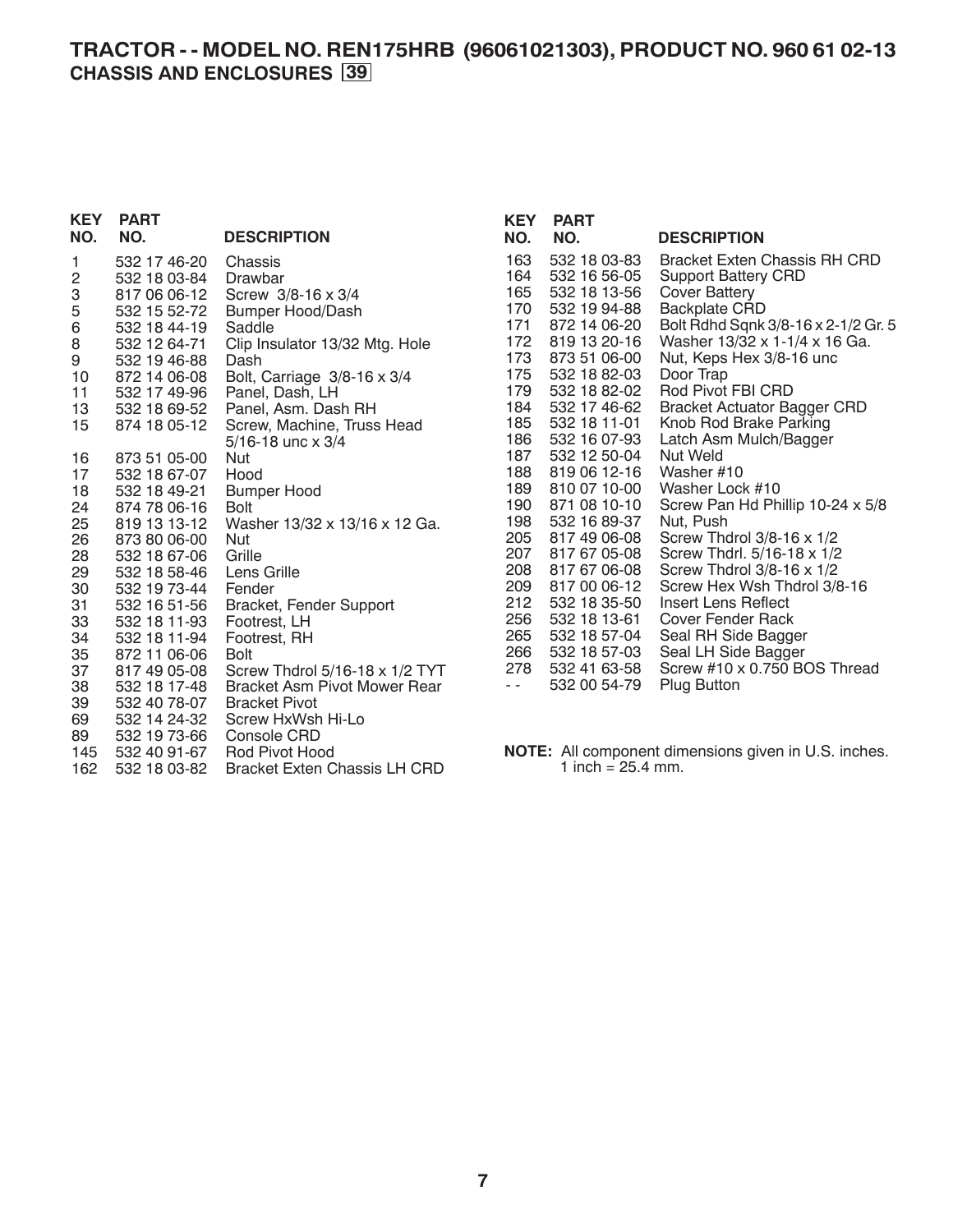**TRACTOR - - MODEL NO. REN175HRB (96061021303), PRODUCT NO. 960 61 02-13 DRIVE 40**

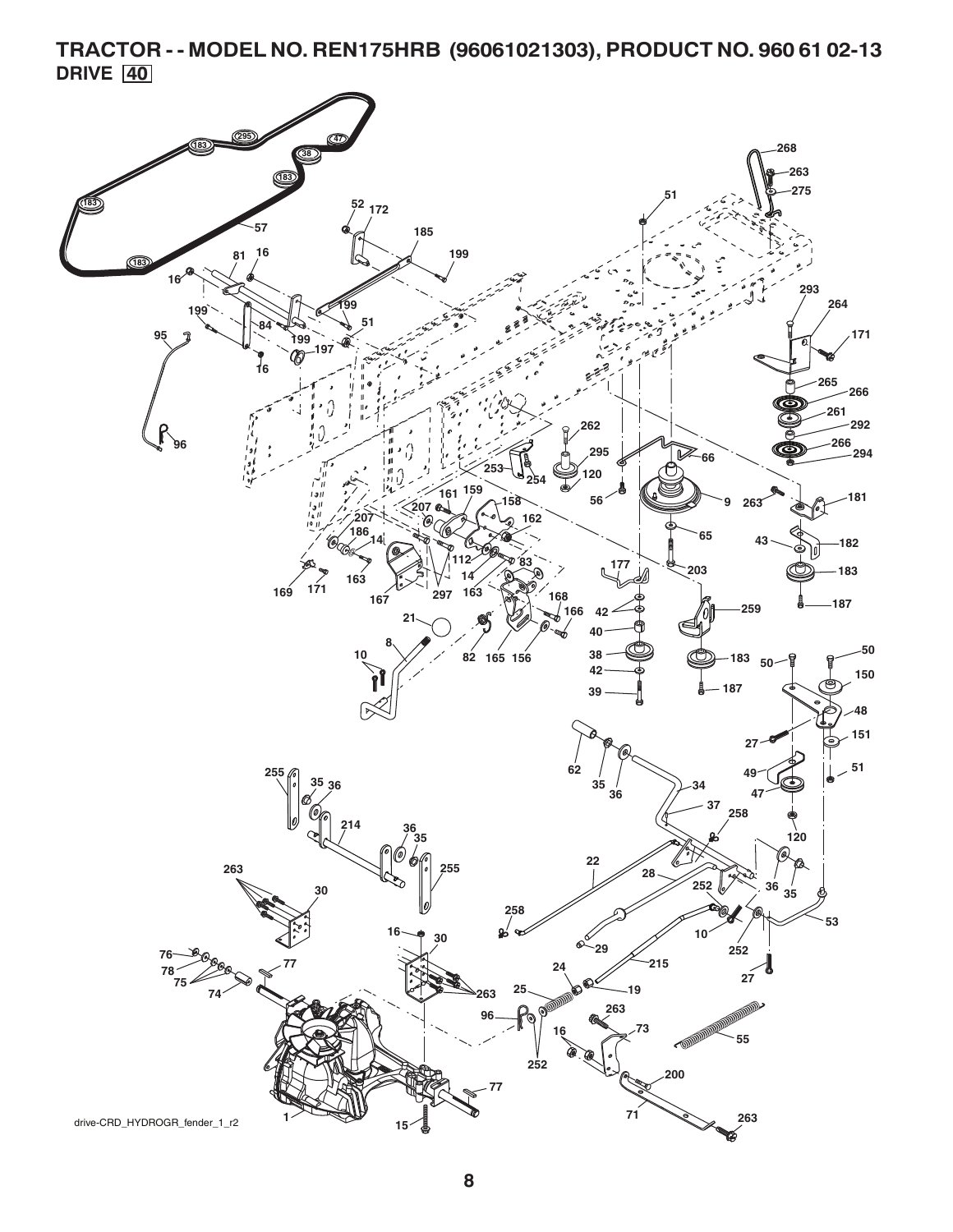## **TRACTOR - - MODEL NO. REN175HRB (96061021303), PRODUCT NO. 960 61 02-13 DRIVE 40**

| <b>KEY</b> | <b>PART</b>    |                                     | <b>KEY</b> | <b>PART</b>        |                                                            |
|------------|----------------|-------------------------------------|------------|--------------------|------------------------------------------------------------|
| NO.        | NO.            | <b>DESCRIPTION</b>                  | NO.        | NO.                | <b>DESCRIPTION</b>                                         |
| 1          | -------        | Transaxle Hydro Gear 321-0510       | 150        | 532 16 58-50       | Bushing, Bellcrank Grnd Dr                                 |
| 8          | 532 19 27-06   | Rod, Shift Fender Adjust LT         | 151        | 819 13 32-10       | Washer 13/32 x 2 x 10 Ga.                                  |
| 9          | 532 40 85-79   | Clutch Asm Noram                    | 156        | 532 16 60-02       | Washer Srrted 5/16 ID x 1.125                              |
| 10         | 876 02 04-16   | Pin, Cotter $1/8 \times 1$          | 158        | 532 16 55-89       | <b>Bracket Shift Mount</b>                                 |
| 14         | 810 04 04-00   | Washer, Lock Hvy Helical            | 159        | 532 18 39-00       | Hub Shift                                                  |
| 15         | 874 49 05-44   | Bolt Hex FGHD 5/16-18 x Gr. 5       | 161        | 872 14 04-06       | Bolt Rdhd Sqnk 1/4-20 x 3/4 Gr. 5                          |
| 16         | 873 80 05-00   | Nut Lock Hex w/Ins 5/16-18 unc      | 162        | 873 68 04-00       | Nut Crownlock 1/4-20 unc                                   |
| 19         | 873 80 06-00   | Nut Lock Hex w/Ins 3/8-16 unc       | 163        | 874 78 04-16       | Bolt Hex Fin 1/4-20 unc x 1 Gr. 5                          |
| 21         | 532 14 08-45   | Knob                                | 165        | 532 16 56-23       | <b>Bracket Pivot Lever</b>                                 |
| 22         | 532 17 56-07   | Rod, Brake                          | 166        | 817 49 05-10       | Screw 5/16-18 x 5/8                                        |
| 24         | 873 35 06-00   | Nut                                 | 167        | 532 16 55-88       | <b>Bracket Support Shift CRD</b>                           |
| 25         | 532 19 20-36   | Spring, Rod, Brake                  | 168        | 532 16 54-92       | Bolt Shoulder 5/16-18 x .561                               |
| 27         | 876 02 04-12   | Pin, Cotter $1/8 \times 3/4$        | 169        | 532 16 55-80       | Plate Fastening Lt                                         |
| 28         | 532 17 57-65   | Rod, Parking Brake                  | 171        | 817 49 06-08       | Screw Thdrol 3/8-16 x 1/2 Ty-Tt                            |
| 29         | 532 07 16-73   | Cap, Parking Brake                  | 172        | 532 17 02-71       | Shaft Asm Shifter Frt CRD                                  |
| 30         | 532 16 95-92   | Bracket, Mfg. Transaxle             | 177        | 532 16 59-32       | Keeper Flat Idler 3.06" CRD                                |
| 34         | 532 17 55-78   | Shaft, Asm Pedal Foot CRD           | 181        | 532 18 02-11       | <b>Bracket Idler Ground Drive CRD</b>                      |
| 35         | 532 12 01-83   | Bearing, Nylon                      | 182        | 532 18 26-82       | Keeper Belt 2.5" Od V-Idler CRD                            |
| 36         | 819 21 16-16   | Washer 21/32 x 1 x 16 Ga.           | 183        | 532 19 95-34       | Pulley V-Idler CRD                                         |
| 37         | 532 12 49-63   | Pin, Roll 3/16 x 1"                 | 185        | 532 17 00-08       | Link Shift                                                 |
| 38         | 532 16 59-36   | Pulley Flat Composite 3.06"         | 186        | 532 16 56-14       | Hub Tapered Round CRD                                      |
| 39         | 874 76 06-44   | Bolt Fin Hex 3/8-16 unc x 2-3/4     | 187        | 817 58 05-20       | Screw Thdrol 5/16-18 x 1.25                                |
| 40         | 532 12 49-65   | Spacer, Split 395 x 59 Bzp          | 197        | 532 16 96-13       | Nyliner Snap-In 5/8                                        |
| 42         | 819 13 13 - 12 | Washer 13/32 x 13/16 x 12 Ga.       | 199        | 532 16 96-12       | Bolt Shoulder 5/16-18 unc                                  |
| 43         | 819 11 10-12   | Washer 11/32 x 5/8 x 12 Ga.         | 200        | 872 14 05-08       | Bolt RDHD SQNK 5/16-18 x 1                                 |
| 47         | 532 12 77-83   | Pulley, Idler, V Groove Plastic     | 203        | 871 17 07-80       | Bolt Hex 7/16-20 x 5                                       |
| 48         | 532 15 44-07   | Bellcrank Clutch Grnd Drv           | 207        | 532 16 98-45       | Washer Nylon Rear                                          |
| 49         | 532 12 32-05   | Retainer, Belt Style Spring         | 214        | 532 17 56-09       | Shaft Asm. Brake                                           |
| 50         | 872 11 06-12   | Bolt Carr. Sh. 3/8-16 x 1-1/2 Gr. 5 | 215        | 532 17 56-52       | Rod Brake Hydro                                            |
| 51         | 873 68 06-00   | Nut, Crownlock 3/8-16 unc           | 252        | 819 13 16-16       | Washer 13/32 x 1 16 Ga.                                    |
| 52         | 873 68 05-00   | Nut, Crownlock 5/16-18              | 253        | 532 17 50-28       | <b>Bracket Cable Chassis</b>                               |
| 53         | 532 19 96-52   | Link, Clutch 7.66                   | 254        | 817 00 06-16       | Screw 3/8-16 x 1                                           |
| 55         | 532 10 57-09   | Spring, Return, Clutch              | 255        | 532 17 56-08       | Brace Shaft Brake Mtg.                                     |
| 56         | 817 06 06-20   | Screw 3/8-16 x 1-1/4                | 258        | 532 17 80-62       | <b>Clip Retainer</b>                                       |
| 57         | 532 17 01-40   | V-Belt Kev 112" 0650 CRD            | 259        | 532 18 02-12       | <b>Bracket Pulley</b>                                      |
| 62         | 532 12 48-72   | Cover, Pedal                        | 261        | 532 13 14-94       | <b>Pulley Idler</b>                                        |
| 65         | 810 04 07-00   | Washer                              | 262        | 872 11 06-22       | Bolt Rdhd 3/8-16 unc x 2-3/4 Gr. 5                         |
| 66         | 532 15 47-78   | Keeper, Belt Engine F-Proof         | 263        | 817 00 06-12       | Screw 3/8-16 x 3/4                                         |
| 71         | 532 16 91-83   | Strap, Torque, LH                   | 264        | 532 43 11-74       | <b>Bracket Idler Chassis</b>                               |
| 73         | 532 16 91-82   | Strap, Torque, RH                   | 265        | 532 42 69-13       | Spacer                                                     |
| 74         | 532 13 70-57   | Spacer, Split                       | 266        | 532 18 20-61       | Shield Idler Mower                                         |
| 75         | 532 12 17-49   | Washer 25/32 x 1-1/4 x 16 Ga.       | 268        | 532 18 24-02       | <b>Guard Muffler RH</b>                                    |
| 76         | 812 00 00-01   | Ring, E                             | 275        | 819 13 16-14       | Washer 13/32 x 1 x 14 Ga.                                  |
| 77         | 532 12 35-83   | Key, Square                         | 292        | 532 40 02-71       | Spacer Noram                                               |
| 78         | 532 12 17-48   | Washer 25/32 x 1-5/8 x 16 Ga.       | 293        | 872 14 06-28       | Bolt Rdhd Sqnk 3/8-16 x 3-1/2                              |
| 81         | 532 17 00-06   | Asm, Shaft, Cross Rear              | 294        | 532 19 70-33       | Nut Jam 3/8-16                                             |
| 82         | 532 16 57-11   | Spring, Torsion                     | 295        | 532 17 91-14       | Pulley Idler Composite                                     |
| 83         | 819 17 12-16   | Washer 17/32 x 3/4 x 16 Ga.         | 297        | 817 49 06-10       | Screw 3/8-16 x 5/8                                         |
| 84         | 532 17 00-07   | Link, Transaxle                     |            |                    |                                                            |
| 95         | 532 17 00-15   | Control Asm Bypass Hydro            |            |                    |                                                            |
| 96         | 532 12 47-88   | Spring, Retainer 1"                 |            |                    |                                                            |
| 112        | 819 09 12-10   | Washer 9/32 x 3/4 x 10 Ga.          |            |                    | <b>NOTE:</b> All component dimensions given in U.S. inches |
| 120        | 873 90 06-00   | Nut Lock Flg. 3/8-16 unc            |            | 1 inch = $25.4$ mm |                                                            |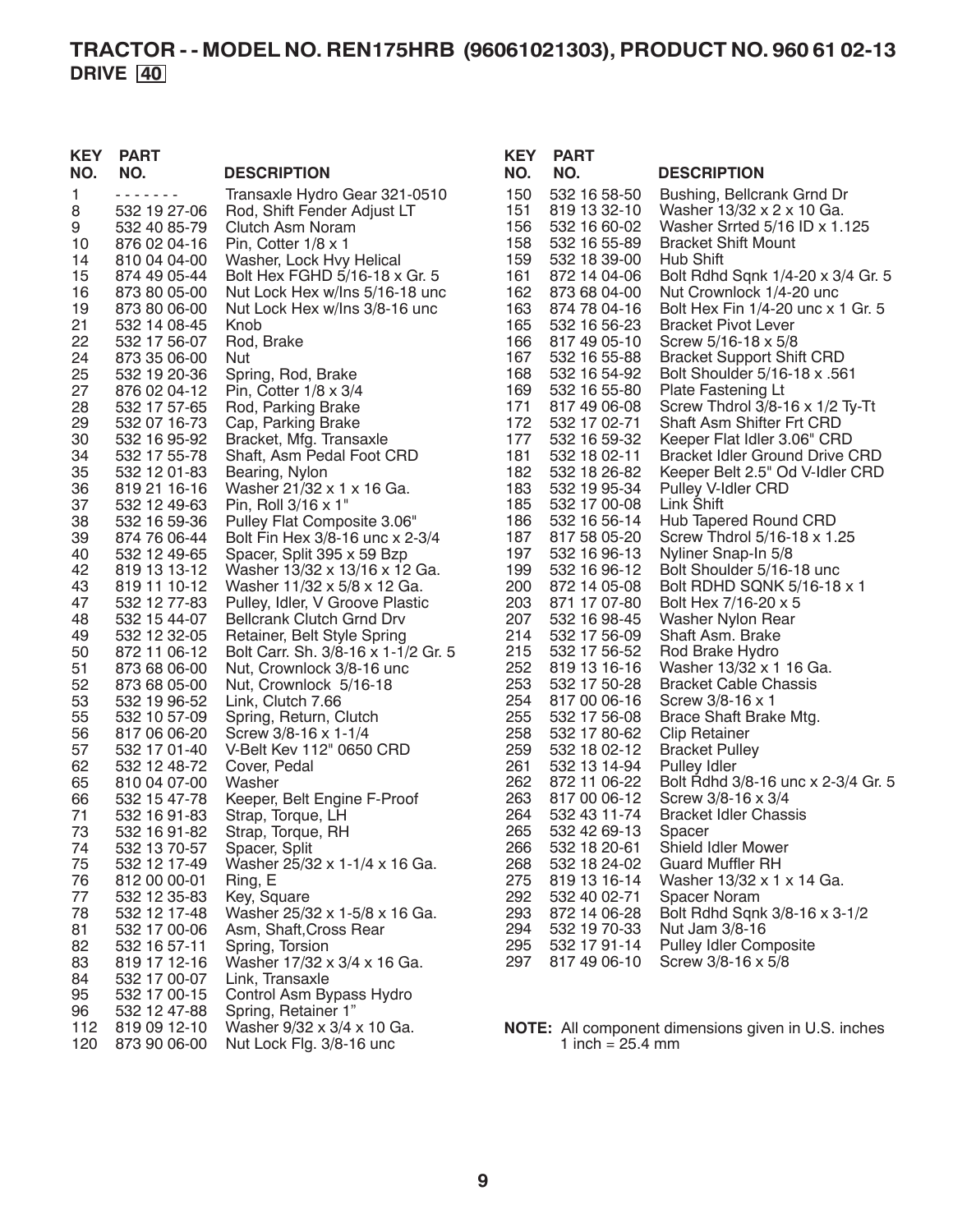**TRACTOR - - MODEL NO. REN175HRB (96061021303), PRODUCT NO. 960 61 02-13 ENGINE 24**



engine-CRD\_bs\_20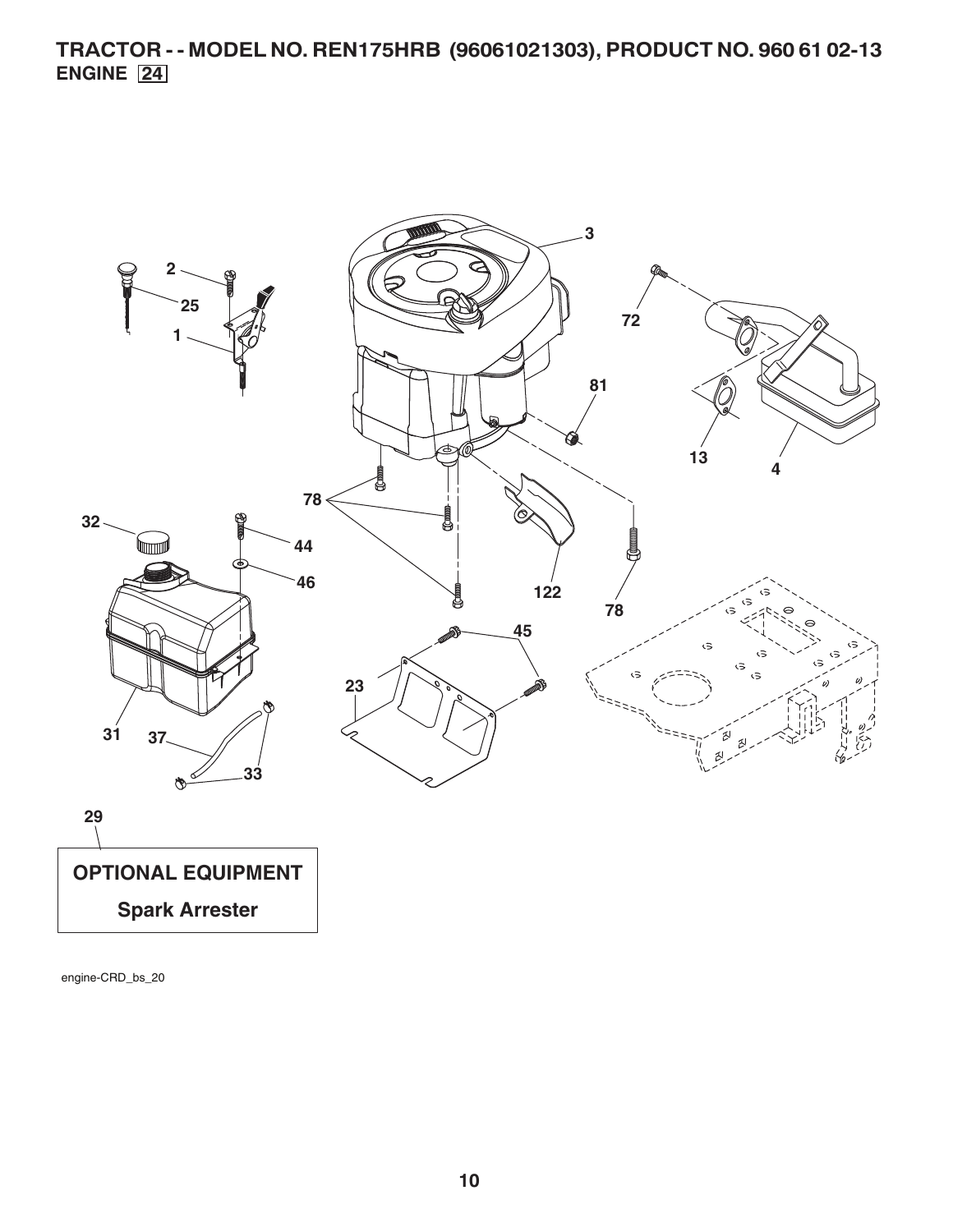**TRACTOR - - MODEL NO. REN175HRB (96061021303), PRODUCT NO. 960 61 02-13 ENGINE 24**

| KEY<br>NO.                                                                                                | <b>PART</b><br>NO.                                                                                                                                                                                                                                                           | <b>DESCRIPTION</b>                                                                                                                                                                                                                                                                                                                                                                                                                                                    |
|-----------------------------------------------------------------------------------------------------------|------------------------------------------------------------------------------------------------------------------------------------------------------------------------------------------------------------------------------------------------------------------------------|-----------------------------------------------------------------------------------------------------------------------------------------------------------------------------------------------------------------------------------------------------------------------------------------------------------------------------------------------------------------------------------------------------------------------------------------------------------------------|
| 1<br>2<br>3<br>4<br>13<br>23<br>25<br>29<br>31.<br>32<br>33<br>37<br>44<br>45<br>46<br>72<br>78 —<br>81 - | 532 17 05-51<br>817 72 04-08<br>532 13 73-52<br>532 16 52-91<br>532 16 98-37<br>532 19 06-95<br>532 13 71-80<br>532 40 75-51<br>532 43 02-20<br>532 12 34-87<br>532 13 70-40<br>817 67 04-12<br>817 00 06-12<br>819 09 14-16<br>532 19 23-34<br>817 06 06-20<br>873 51 04-00 | Control Throt / Ch Flag<br>Screw Hex Thd Cut $1/4$ -20 x $1/2$<br>Engine Briggs 31C707-1429-B1<br>Muffler Exhaust<br>Gasket<br>Shield Browning/Debris Guard<br><b>Control Choke</b><br><b>Arrester Spark</b><br><b>Tank Fuel</b><br>Cap Asm Fuel<br>Clamp Hose Blk<br>Line Fuel 20"<br>Screw Hexwsh Thdrol 1/4-20 x 3/4<br>Screw Hexwsh Thdr 3/8-16 x 3/4<br>Washer 9/32 x 7/8 x 16ga<br>57. Screw Socket Hd 5/16-18 x<br>Screw 3/8-16 x 1-1/4<br>Nut Keps 1/4-20 unc |
| 122                                                                                                       | 532 48 19-22                                                                                                                                                                                                                                                                 | <b>Extension Drain Oil</b>                                                                                                                                                                                                                                                                                                                                                                                                                                            |

**NOTE:** All component dimensions given in U.S. inches. 1 inch =  $25.4 \, \text{mm}$ 

#### **Engine Power Rating Information**

The gross power rating for individual gas engine models is labeled in accordance with SAE (Society of Automotive Engineers) code J1940 (Small Engine Power & Torque Rating Procedure), and rating performance has been obtained and corrected in accordance with SAE J1995 (Revision 2002-05). Torque values are derived at 3060 RPM; horsepower values are derived at 3600 RPM. Actual gross engine power will be lower and is affected by, among other things, ambient operating conditions and engine-to-engine variability. Given both the wide array of products on which engines are placed and the variety of environmental issues applicable to operating the equipment, the gas engine will not develop the rated gross power when used in a given piece of power equipment (actual "on-site" or net power). This difference is due to a variety of factors including, but not limited to, accessories (air cleaner, exhaust, charging, cooling, carburetor, fuel pump, etc.), application limitations, ambient operating conditions (temperature, humidity, altitude), and engine-to-engine variability. Due to manufacturing and capacity limitations, Briggs & Stratton may substitute an engine of higher rated power for this Series engine.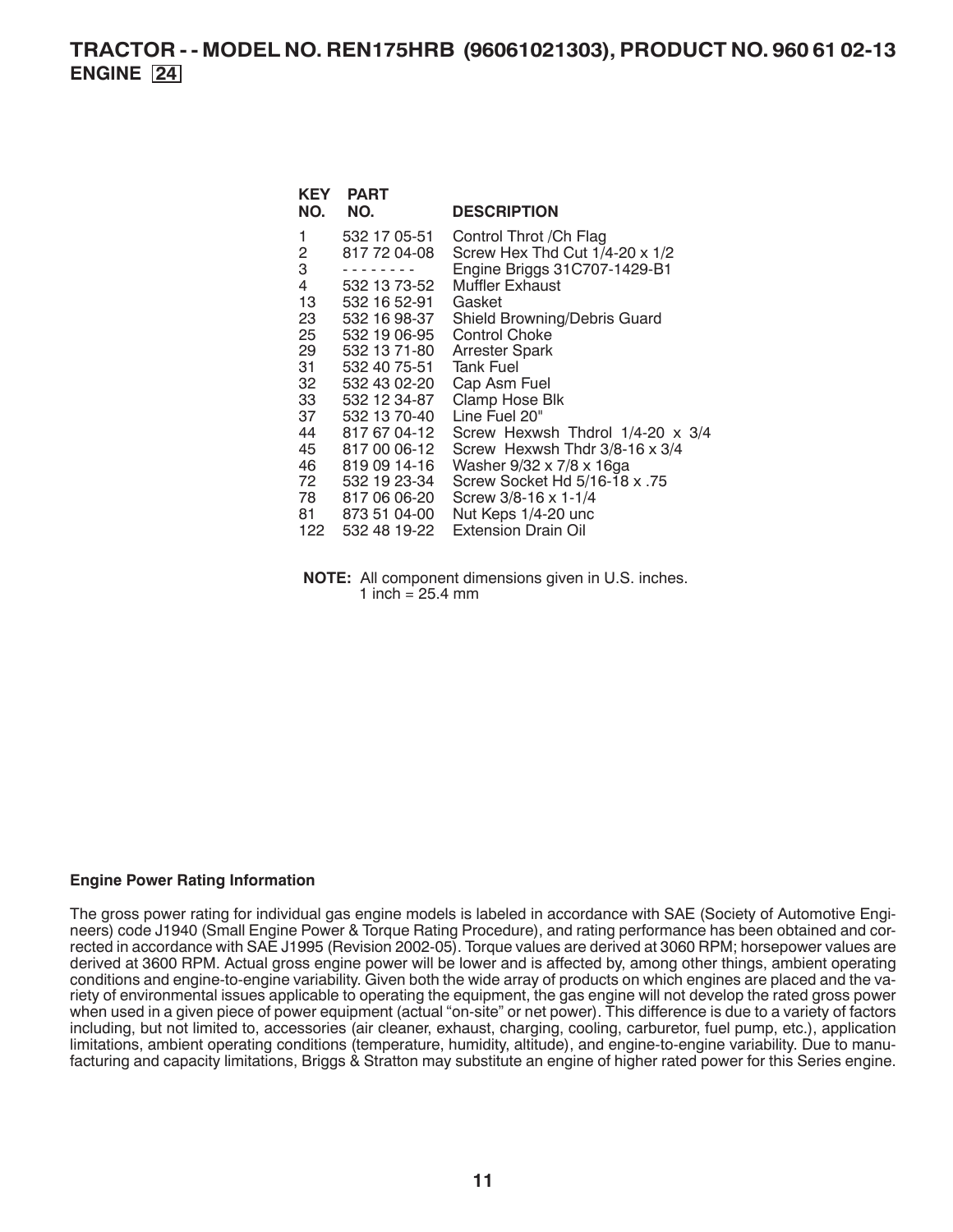**TRACTOR - - MODEL NO. REN175HRB (96061021303), PRODUCT NO. 960 61 02-13 STEERING ASSEMBLY 41**

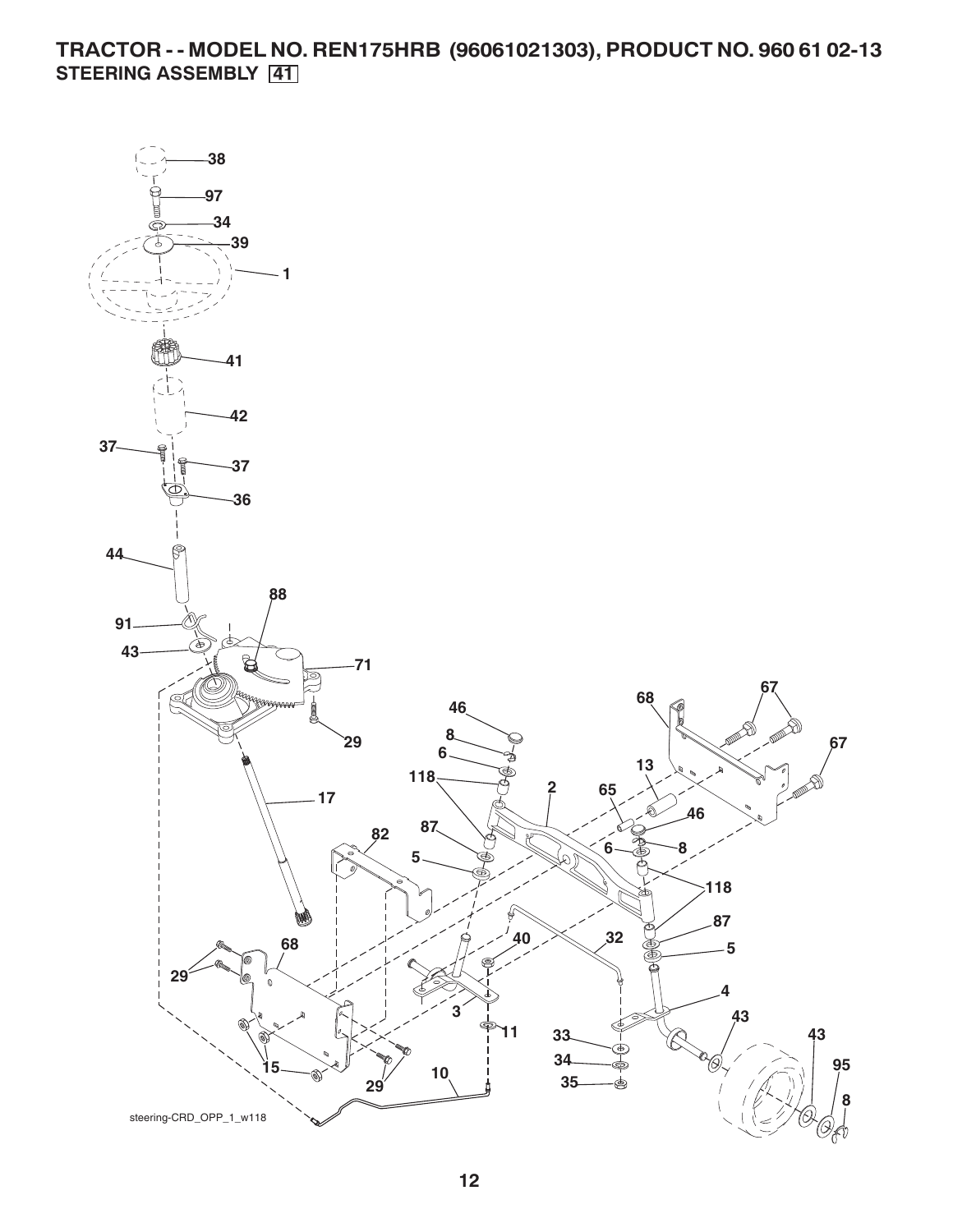**TRACTOR - - MODEL NO. REN175HRB (96061021303), PRODUCT NO. 960 61 02-13 STEERING ASSEMBLY 41**

| <b>KEY</b> | <b>PART</b>                  |                                                      |
|------------|------------------------------|------------------------------------------------------|
| NO.        | NO.                          | <b>DESCRIPTION</b>                                   |
| 1          | 532 42 41-46                 | <b>Steering Wheel</b>                                |
| 2          | 532 19 35-42                 | Axle Asm Cast Iron LT                                |
| 3          | 532 16 98-40                 | Spindle Assembly, LH                                 |
| 4          | 532 16 98-39                 | Spindle Assembly, RH                                 |
| 5          | 532 12 49-31                 | Bearing, Race, Thrust, Hardened                      |
| 6          | 532 12 17-48                 | Washer 25/32 x 1-5/8 x 16 Ga.                        |
| 8          | 812 00 00-29                 | Ring, Clip                                           |
| 10         | 532 17 51-21                 | Link, Drag                                           |
| 11         | 810 04 06-00                 | Washer, Lock                                         |
| 13         | 532 13 65-18                 | Spacer Brg Axle Front                                |
| 15         | 873 90 06-00                 | Nut Lock Flange 3/8-16 unc                           |
| 17         | 532 19 07-53                 | Shaft, Steering                                      |
| 29         | 817 00 06-12                 | Screw 3/8-16 x 3/4                                   |
| 32         | 532 17 01-62                 | Rod, Tie                                             |
| 33         | 819 11 12-16                 | Washer 11/32 x 3/4 x 16 Ga.                          |
| 34         | 810 04 05-00                 | Washer Lock Hvy Hicl Spr 5/16                        |
| 35         | 873 54 05-00                 | Crownlock Nut 5/16-24 unf 3847                       |
| 36         | 532 15 50-99                 | Bushing, Steering                                    |
| 37         | 532 15 29-27                 | Screw TT #10-32 x 5 x 3/8 Flange                     |
| 38         | 532 42 46-91                 | <b>Cap Wheel Steering</b>                            |
| 39         | 819 11 38-12                 | Washer 11/32 ID x 2- 3/8 OD x 12 Ga.                 |
| 40         | 876 54 06-00                 | Nut Lock 3/8-24                                      |
| 41<br>42   | 532 18 67-37                 | Adaptor, Steering Wheel                              |
| 43         | 532 16 96-33<br>532 12 17-49 | Boot, Steering Dash<br>Washer 25/32 x 1-1/4 x 16 Ga. |
| 44         | 532 19 07-52                 | <b>Extension Steering Shaft</b>                      |
| 46         | 532 12 12-32                 | Cap, Spindle                                         |
| 65         | 532 41 47-36                 | <b>Spacer Brace Axle</b>                             |
| 67         | 872 11 06-18                 | Bolt Rdhd Sqnk 3/8-16 x 2-1/4                        |
| 68         | 532 16 98-27                 | <b>Brace Axle</b>                                    |
| 71         | 532 17 51-46                 | Steering Asm.                                        |
| 82         | 532 19 99-78                 | <b>Bracket Susp Chassis Front</b>                    |
| 87         | 532 17 39-66                 | 14. Washer Flat .781 x 1 1/2 x .14                   |
| 88         | 532 17 51-18                 | Bolt Shoulder 7/16-20 unc                            |
| 91         | 532 17 55-53                 | <b>Clip Steering</b>                                 |
| 95         | 532 18 89-67                 | Washer                                               |
| 97         | 532 42 89-32                 | Bolt Fin Hex 5/16-18 x 4 w/Patch                     |
| 118        | 532 40 60-13                 | <b>Bushing Axle</b>                                  |
|            |                              |                                                      |

**NOTE:** All component dimensions given in U.S. inches. 1 inch =  $25.4$  mm.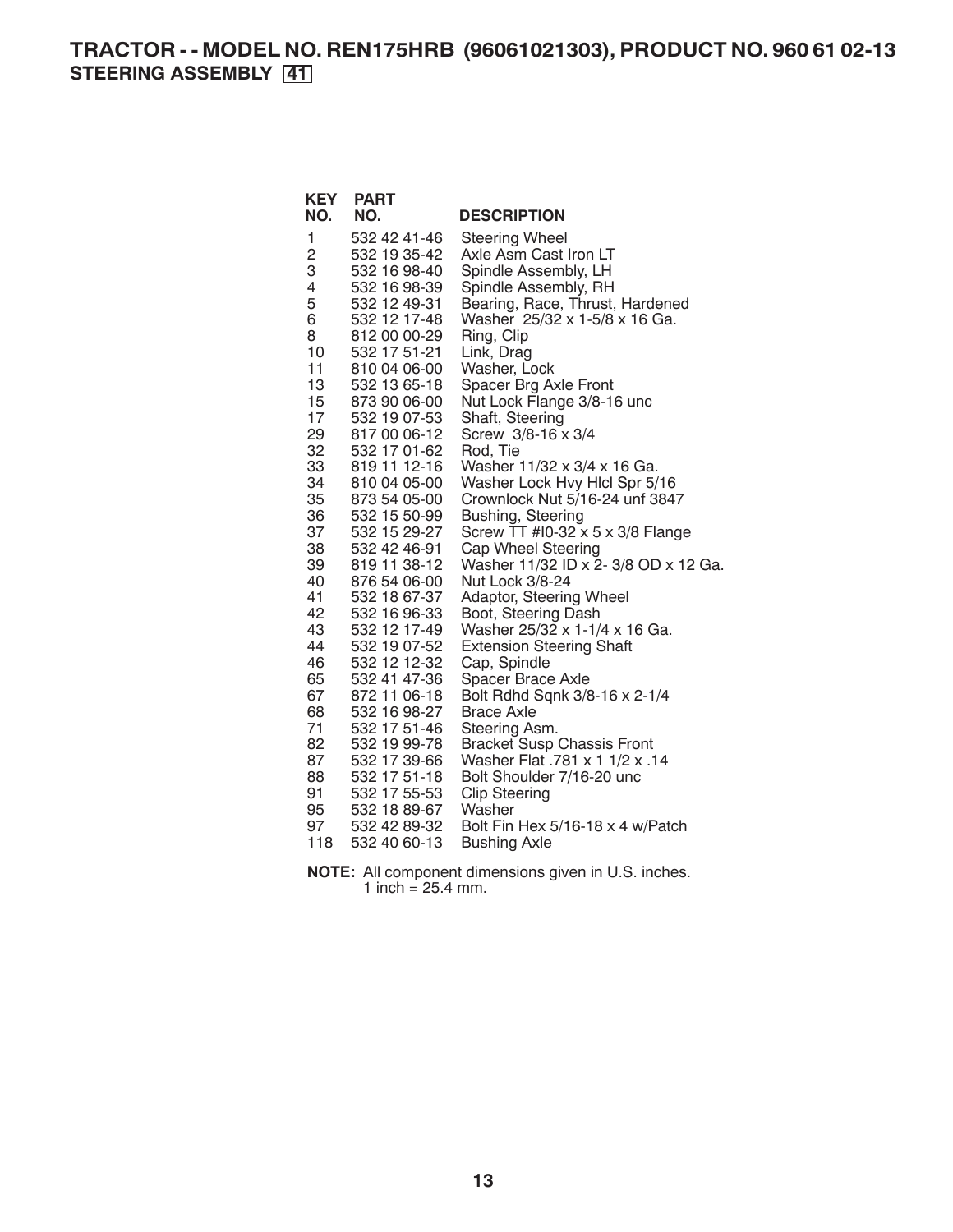## **TRACTOR - - MODEL NO. REN175HRB (96061021303), PRODUCT NO. 960 61 02-13 MOWER DECK 44**

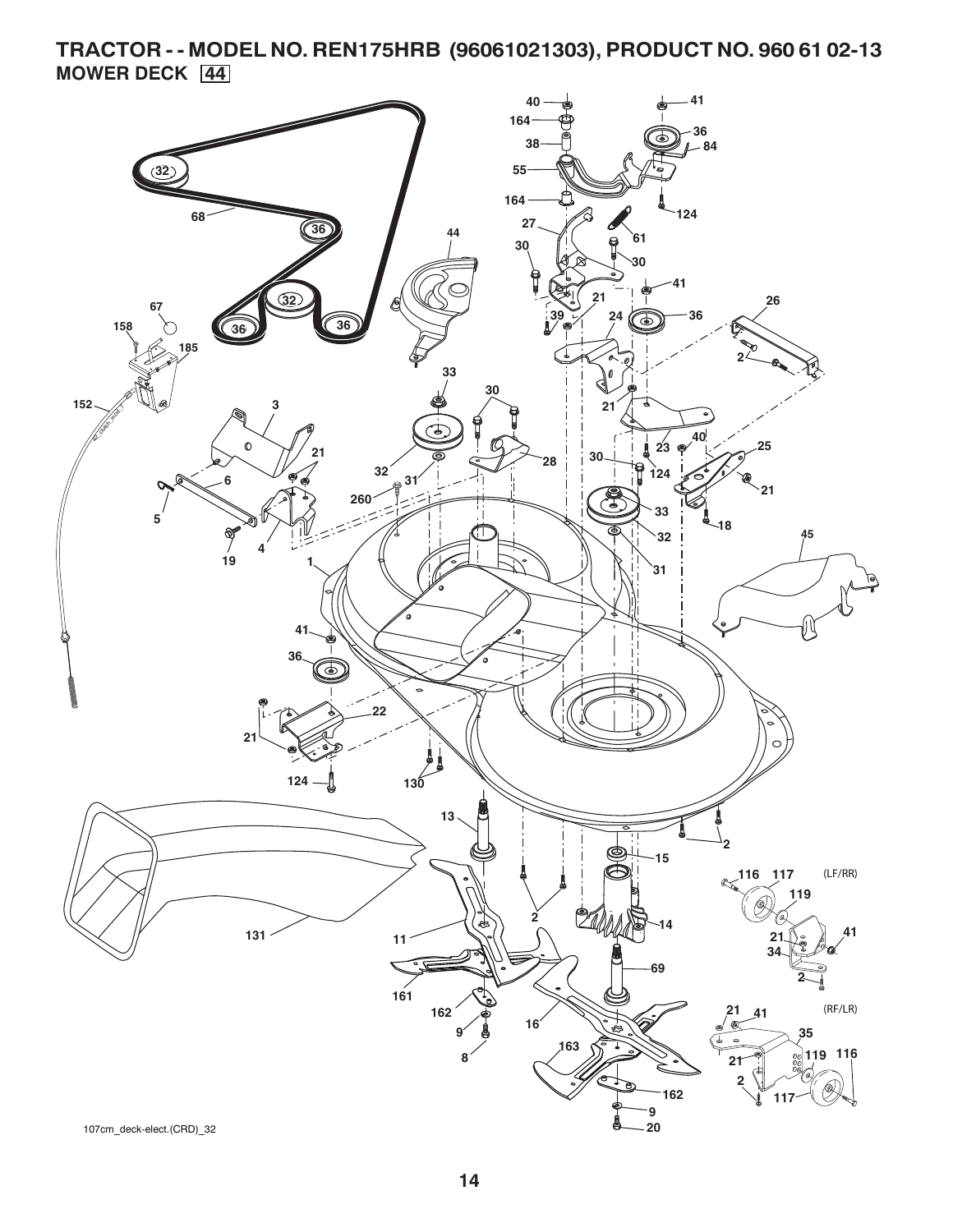## **TRACTOR - - MODEL NO. REN175HRB (96061021303), PRODUCT NO. 960 61 02-13 MOWER DECK 44**

| <b>KEY</b><br>NO.                                                                                                                                                  | <b>PART</b><br>NO.                                                                                                                                                                                                                                                                                                                                                                                                                                                           | <b>DESCRIPTION</b>                                                                                                                                                                                                                                                                                                                                                                                                                                                                                                                                                                                                                                                                                                                                                                                                                                                            | <b>KEY</b><br>NO.                                                                                                                                                                             | <b>PART</b><br>NO.                                                                                                                                                                                                                                                                                                                                                                                                           | <b>DESCRIPTION</b>                                                                                                                                                                                                                                                                                                                                                                                                                                                                                                                                                                                                                                                                                                                                                               |
|--------------------------------------------------------------------------------------------------------------------------------------------------------------------|------------------------------------------------------------------------------------------------------------------------------------------------------------------------------------------------------------------------------------------------------------------------------------------------------------------------------------------------------------------------------------------------------------------------------------------------------------------------------|-------------------------------------------------------------------------------------------------------------------------------------------------------------------------------------------------------------------------------------------------------------------------------------------------------------------------------------------------------------------------------------------------------------------------------------------------------------------------------------------------------------------------------------------------------------------------------------------------------------------------------------------------------------------------------------------------------------------------------------------------------------------------------------------------------------------------------------------------------------------------------|-----------------------------------------------------------------------------------------------------------------------------------------------------------------------------------------------|------------------------------------------------------------------------------------------------------------------------------------------------------------------------------------------------------------------------------------------------------------------------------------------------------------------------------------------------------------------------------------------------------------------------------|----------------------------------------------------------------------------------------------------------------------------------------------------------------------------------------------------------------------------------------------------------------------------------------------------------------------------------------------------------------------------------------------------------------------------------------------------------------------------------------------------------------------------------------------------------------------------------------------------------------------------------------------------------------------------------------------------------------------------------------------------------------------------------|
| 1<br>2<br>3<br>4<br>5<br>6<br>8<br>9<br>11<br>13<br>14<br>15<br>16<br>18<br>19<br>20<br>21<br>22<br>23<br>24<br>25<br>26<br>27<br>28<br>30<br>31<br>32<br>33<br>34 | 532 16 91-60<br>872 14 05-06<br>532 43 18-64<br>532 16 91-67<br>532 12 46-70<br>532 16 55-57<br>532 18 17-12<br>810 03 06-00<br>532 18 05-83<br>532 13 76-45<br>532 12 87-74<br>532 11 04-85<br>532 18 05-84<br>872 11 06-06<br>532 13 28-27<br>532 18 17-13<br>873 68 05-00<br>532 16 91-65<br>532 16 91-66<br>532 41 34-36<br>532 40 01-05<br>532 40 01-10<br>532 16 91-72<br>532 16 91-68<br>532 17 39-84<br>532 18 76-90<br>532 19 81-45<br>532 40 02-34<br>532 40 01-03 | Housing Asm. Mower<br>Bolt Rdhd Sqnk 5/16-18 unc x 3/4<br>Bracket Asm. S-Bar Chass<br><b>Bracket Bar Sway Deck</b><br><b>Retainer Spring</b><br><b>Bar Sway</b><br>Bolt 3/8-24 x 1.25 Gr. 8 Patched<br>Washer Lock Hvy 3/8 Unplated<br>Blade 3-1 LH<br>Shaft Asm. w/Lower Bearing<br>Housing Mandrel Vented (Machd)<br><b>Bearing Ball Mandrel</b><br>Blade 3-1 RH<br>Bolt Rdhd Sqnk 3/8-16 x 3/4 Gr. 5<br>Bolt Shoulder 5/16-18 Thd Form<br>Bolt 3/8-24 x 1.25 Gr. 8 Ptch LHthd<br>Nut Crown Lock 5/16-18<br><b>Bracket Idler Sprt RR</b><br><b>Bracket Idler Sprt RF</b><br><b>Bracket Suspension LH</b><br><b>Bracket Suspension RF</b><br><b>Brace Support Susp Frt CRD</b><br>Bracket Asm. Susp RR<br>Bracket Asm. Susp LR<br>Screw Thd Rolling Dod. PT Hex<br>Washer Spacer Mower Vented<br><b>Mandrel Pulleys</b><br>Nut Flg Top Lock<br><b>Bracket Gauge Wheel LF</b> | 41<br>44<br>45<br>55<br>61<br>67<br>68<br>69<br>84<br>116<br>117<br>119<br>124<br>130<br>131<br>152<br>158<br>161<br>162<br>163<br>164<br>185<br>260<br>$-$<br>$\overline{\phantom{a}}$<br>-- | 873 90 06-00<br>532 43 27-73<br>532 43 27-72<br>532 16 98-49<br>532 19 94-87<br>532 10 69-32<br>532 40 20-09<br>532 16 54-82<br>532 15 60-85<br>532 19 34-06<br>532 17 48-73<br>819 13 20-12<br>872 11 06-12<br>872 11 05-06<br>532 16 56-61<br>532 17 60-74<br>817 72 04-08<br>532 18 04-24<br>532 18 08-78<br>532 18 04-25<br>532 12 49-37<br>532 18 82-34<br>817 67 06-08<br>532 18 18-57<br>532 18 18-58<br>532 43 25-02 | Nut Flangelock 3/8-16 unc<br>Cover Mandrel LH Asm.<br>Cover Mandrel RH Asm.<br>Arm Idler<br>Spring Tension<br>Knob<br>Hex-Belt Mower<br>Shaft Asm w/Lwr Brg RH Thd CRD<br>Keeper Belt Idler<br><b>Bolt Shoulder</b><br><b>Wheel Gauge</b><br>Washer 13/32 X 1 1/4 x 12<br>Bolt Carr Sh 3/8-16 x 1-1/2 Gr. 5<br>Bolt Rdhdsqnk $5/16-18$ unc x $3/4$<br>Chute Bagger CRD 92cm<br>Cable Clutch<br>Screw 1/4-20 x 1/2<br>Blade Cross LH 107<br>Adapter Weldment Blade 107<br>Blade Cross RH 107<br>Bearing<br>Head Asm Cable Clutch<br>Screw Thdrol 3/8-16 x 1/2<br>Mandrel Assembly (Includes hous-<br>ing, shaft assembly, and bear-<br>ing only - pulley/nut/washer and<br>blade bolt/washers not included)<br>Mandrel Asm CRD LH Threads VC<br><b>Replacement Mower Complete</b> |
| 35<br>36                                                                                                                                                           | 532 40 01-04<br>532 14 67-63                                                                                                                                                                                                                                                                                                                                                                                                                                                 | <b>Bracket Gauge Wheel RF</b><br>Pulley Idler V-Groove Dim 4.25                                                                                                                                                                                                                                                                                                                                                                                                                                                                                                                                                                                                                                                                                                                                                                                                               |                                                                                                                                                                                               |                                                                                                                                                                                                                                                                                                                                                                                                                              |                                                                                                                                                                                                                                                                                                                                                                                                                                                                                                                                                                                                                                                                                                                                                                                  |
|                                                                                                                                                                    |                                                                                                                                                                                                                                                                                                                                                                                                                                                                              |                                                                                                                                                                                                                                                                                                                                                                                                                                                                                                                                                                                                                                                                                                                                                                                                                                                                               |                                                                                                                                                                                               |                                                                                                                                                                                                                                                                                                                                                                                                                              |                                                                                                                                                                                                                                                                                                                                                                                                                                                                                                                                                                                                                                                                                                                                                                                  |
| 38                                                                                                                                                                 | 532 16 98-51                                                                                                                                                                                                                                                                                                                                                                                                                                                                 | Spacer Hub Arm Idler                                                                                                                                                                                                                                                                                                                                                                                                                                                                                                                                                                                                                                                                                                                                                                                                                                                          |                                                                                                                                                                                               |                                                                                                                                                                                                                                                                                                                                                                                                                              | <b>NOTE:</b> All component dimensions given in U.S. inches                                                                                                                                                                                                                                                                                                                                                                                                                                                                                                                                                                                                                                                                                                                       |
| 39                                                                                                                                                                 | 872 11 06-22                                                                                                                                                                                                                                                                                                                                                                                                                                                                 | Bolt RH Hd 3/8-16 unc x 2-3/4 Gr. 5                                                                                                                                                                                                                                                                                                                                                                                                                                                                                                                                                                                                                                                                                                                                                                                                                                           |                                                                                                                                                                                               | 1 inch = $25.4 \text{ mm}$                                                                                                                                                                                                                                                                                                                                                                                                   |                                                                                                                                                                                                                                                                                                                                                                                                                                                                                                                                                                                                                                                                                                                                                                                  |
| 40                                                                                                                                                                 | 873 68 06-00                                                                                                                                                                                                                                                                                                                                                                                                                                                                 | Nut Crownlock 3/8-16 unc                                                                                                                                                                                                                                                                                                                                                                                                                                                                                                                                                                                                                                                                                                                                                                                                                                                      |                                                                                                                                                                                               |                                                                                                                                                                                                                                                                                                                                                                                                                              |                                                                                                                                                                                                                                                                                                                                                                                                                                                                                                                                                                                                                                                                                                                                                                                  |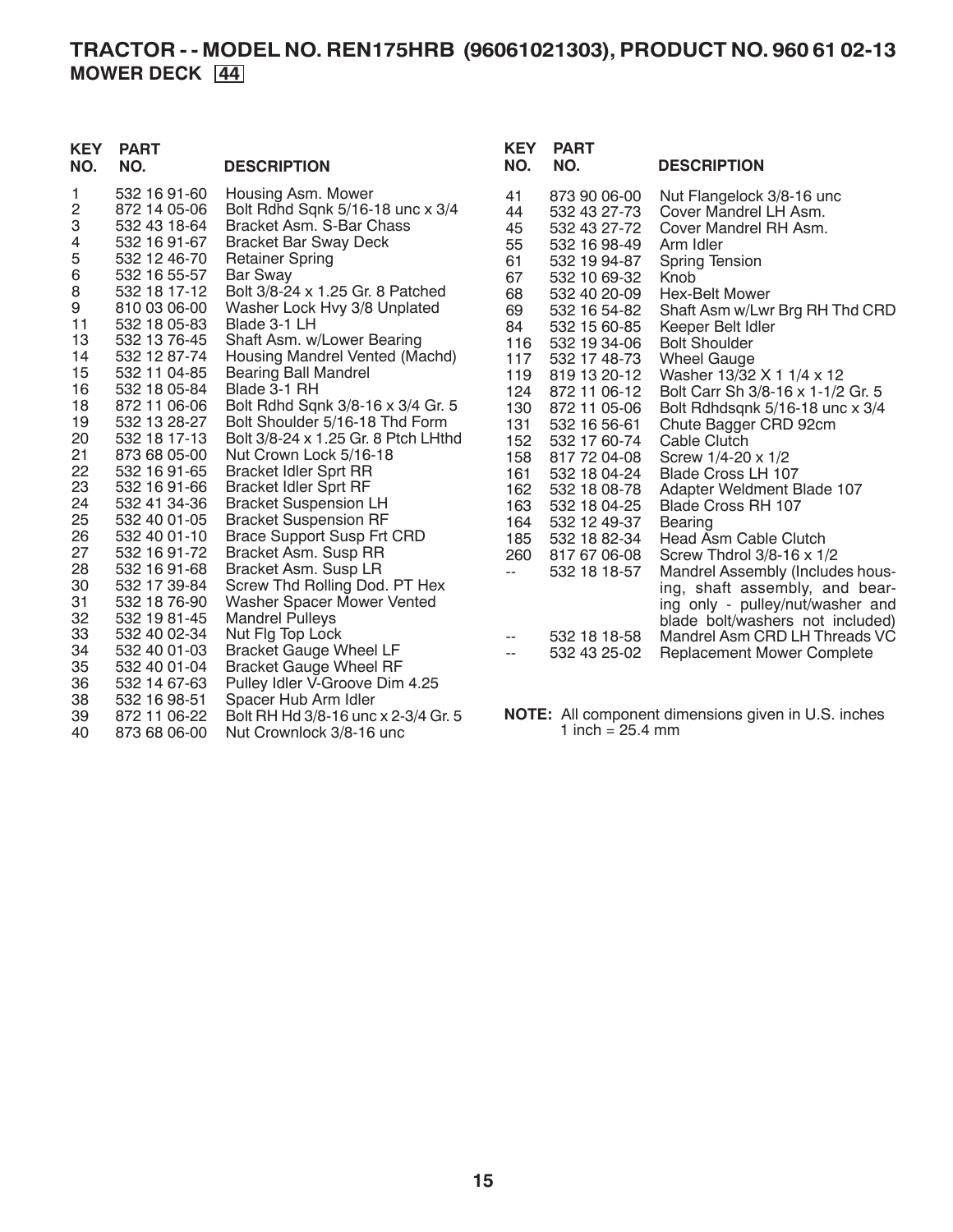## **TRACTOR - - MODEL NO. REN175HRB (96061021303), PRODUCT NO. 960 61 02-13 SEAT ASSEMBLY 42**



seat\_lt.knob\_7(CRD)

## **KEY PART**

| NO. | NO. | <b>DESCRIPTION</b> |
|-----|-----|--------------------|
|     |     |                    |

|    | 532 40 10-43 | Seat                                |
|----|--------------|-------------------------------------|
| 2  | 532 14 05-51 | <b>Bracket Pnt Pivot Seat (Blk)</b> |
| З  | 871 11 06-16 | Bolt Fin Hex 3/8-16 x 1             |
| 4  | 819 13 16-10 | Washer Flat 13/32 x 1 x 10 Ga.      |
| 5  | 532 14 50-06 | Clip Push In Hinged                 |
| 6  | 873 80 06-00 | Nut Lock Hx w/Ins. 3/8-16           |
| 7  | 532 12 41-81 | Spring Seat Cprsn 2 250 Blk Zi      |
| 8  | 817 00 06-16 | Screw 3/8-16 x 1-1/2                |
| 9  | 819 13 16-14 | Washer 13/32 x 1 x 14 Ga.           |
| 10 | 532 19 55-30 | Pan Pnt Seat                        |
| 11 | 532 16 63-69 | Knob Seat Adj. Wingnut              |
| 12 | 532 17 46-48 | <b>Bracket Pnt Mounting Switch</b>  |

## **KEY PART**

#### **NO. NO. DESCRIPTION**

- 13 532 12 12-48 Bushing Snap Blk Nyl 50 Id Bolt Rdhd Sht Nk  $1/4 - 20 \times 1 - 1/2$ 15 532 12 12-49 Spacer Split 16 532 12 37-40 Spring Cprsn Plate SW 1.310 Ga. 17 532 12 39-76 Nut Lock 1/4 Lge Flg Gr. 5 Zinc 21 532 17 18-52 Bolt Shoulder 5/16-18 unc-2A 22 873 80 05-00 Nut Hex Lock w/Ins 5/16-18
- 24 819 17 19-12 Washer 17/32 x 1-3/16 x 12 Ga.
- 25 532 12 70-18 Bolt Shoulder 5/16-18 x 62
- **NOTE:** All component dimensions given in U.S. inches. 1 inch  $= 25.4$  mm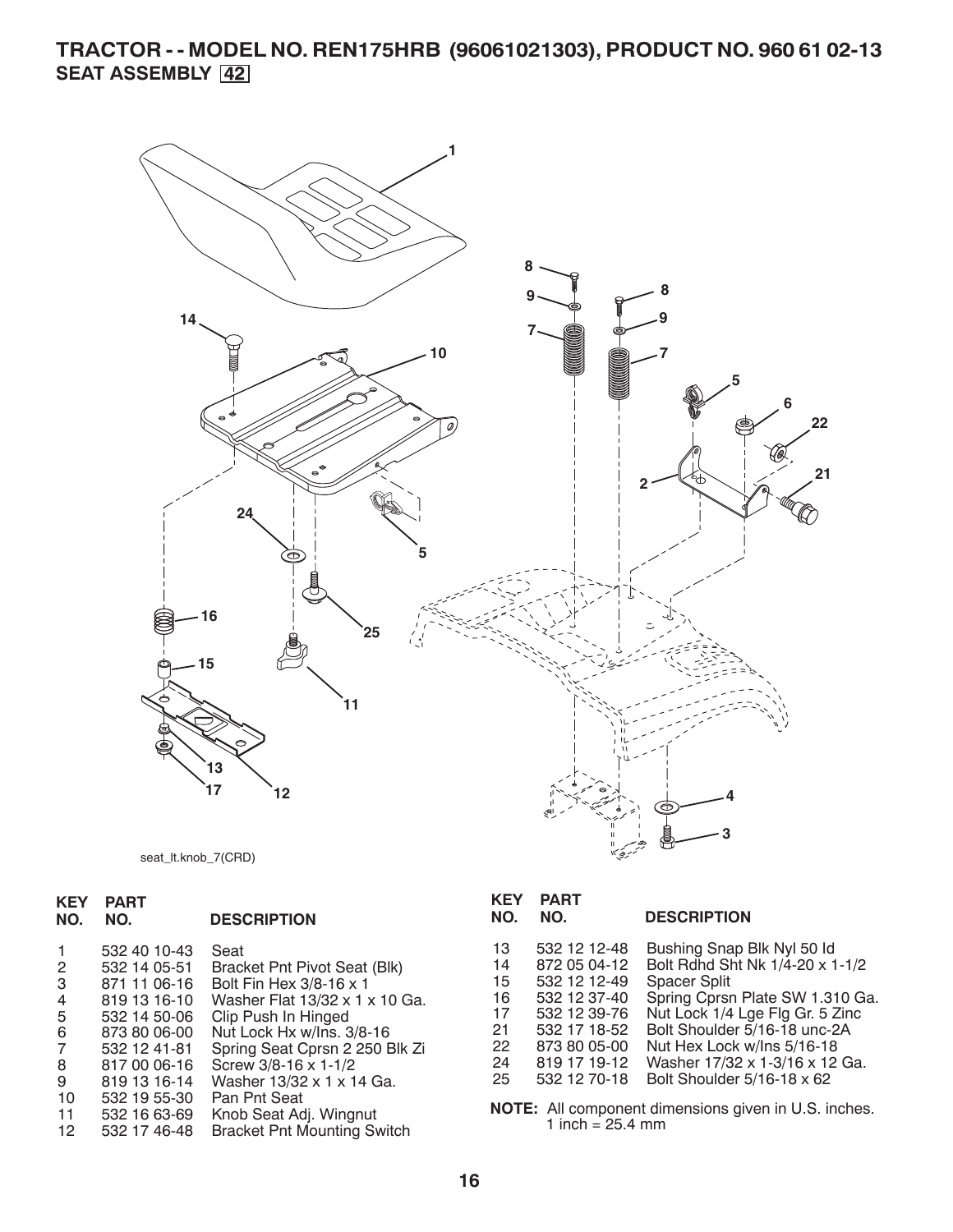## **TRACTOR - - MODEL NO. REN175HRB (96061021303), PRODUCT NO. 960 61 02-13 MOWER LIFT 45**



lift-rh.1piece\_3

| <b>KEY</b>      | <b>PART</b>  |                             | <b>KEY</b> | <b>PART</b>        |                                                      |
|-----------------|--------------|-----------------------------|------------|--------------------|------------------------------------------------------|
| NO.             | NO.          | <b>DESCRIPTION</b>          | NO.        | NO.                | <b>DESCRIPTION</b>                                   |
| $\mathbf{1}$    | 532 40 50-07 | Plunger Asm. Lift           | 15         | 532 17 32-88       | Link Front                                           |
| $\overline{2}$  | 532 19 80-70 | Shaft Asm. Lift             | 16         | 873 35 08-00       | Nut Jam Hex 1/2-13 unc                               |
| 3               | 532 18 88-22 | Pin Groove                  | 17         | 532 17 56-89       | <b>Trunnion</b>                                      |
| 4               | 812 00 00-02 | E Ring #5133-62             | 18         | 873 80 08-00       | Nut Lock w/Wsh 1/2-13 unc                            |
| 5               | 819 21 16-21 | Washer 21/32 x 1 x 21 Ga.   | 19         | 532 13 98-68       | Arm Suspension Mower                                 |
| 6               | 532 12 01-83 | <b>Bearing Nylon</b>        | 20         | 532 19 42-09       | Pin Cotter 7/16 Bow Tie Lock                         |
| $\overline{7}$  | 532 12 56-31 | <b>Grip Handle</b>          | 31         | 532 16 98-65       | Bearing, Pvt. Lift.                                  |
| 8               | 532 12 45-26 | <b>Button Plunger Black</b> | 32         | 873 54 06-00       | Nut Crownlock 3/8-24                                 |
| 11              | 532 16 58-29 | Link Lift LH                |            |                    |                                                      |
| 12 <sup>°</sup> | 532 16 58-31 | Link Lift RH                |            |                    | NOTE: All component dimensions given in U.S. inches. |
| 13              | 532 12 46-70 | <b>Retainer Spring</b>      |            | 1 inch = $25.4$ mm |                                                      |